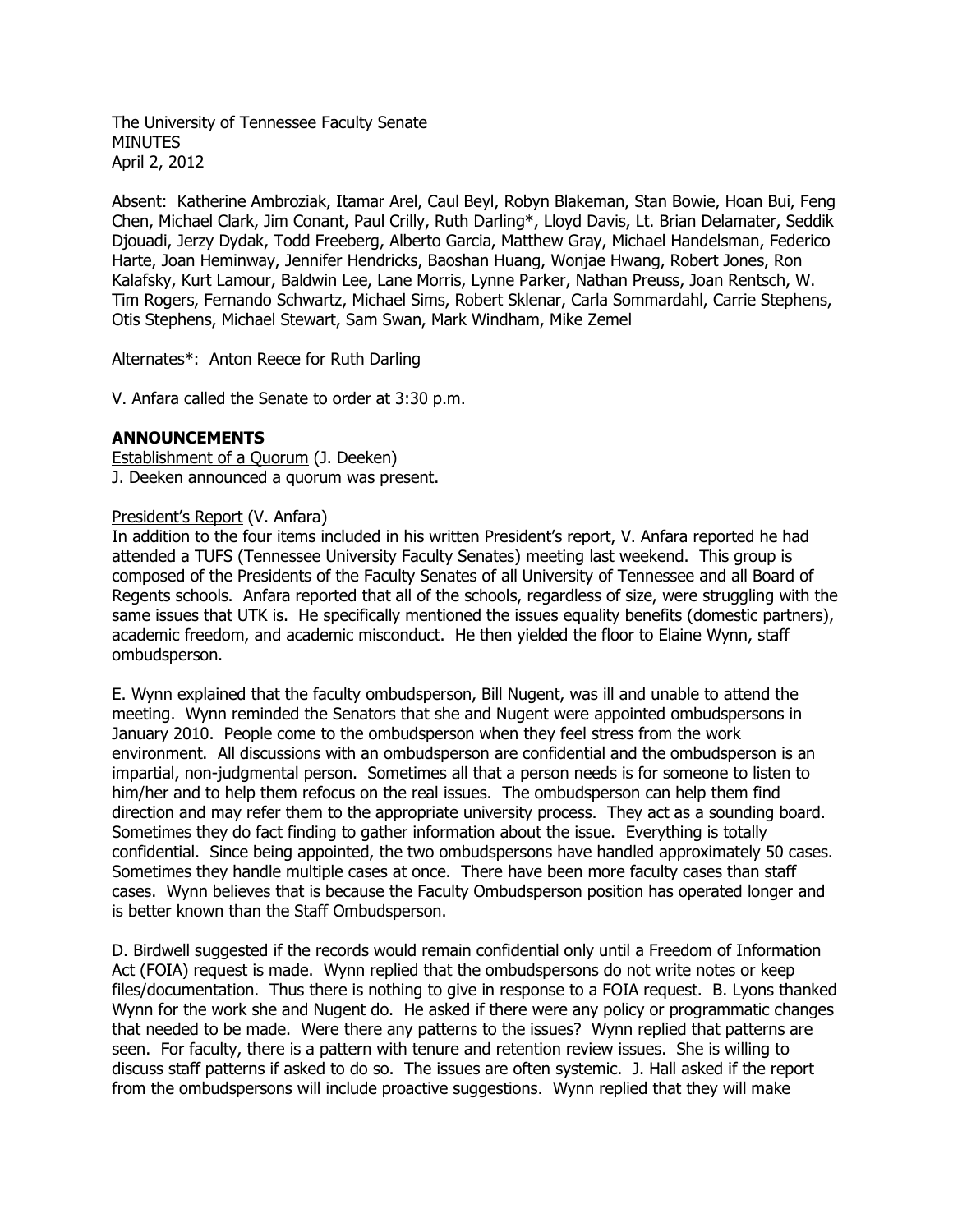recommendations. Anfara concluded by stating that many campuses do not have ombudspersons. He thanked the Chancellor for his support of the program.

#### Chancellor's Report (J. Cheek)

Cheek began by referring everyone to the very good website maintained by the Ombudspersons. Everyone is encouraged to visit it. He then apologized for his short appearance and report. He had a conflicting meeting he needed to attend. He said that the General Assembly now has the State budget. To date, they have left intact the \$6.2 million in new money for UTK. If approved, this would be the first increase in Cheek's 3 year tenure. It's not great, but it is better than it has been. The budget also still contains money for a 2.5% raise. He will work with the Board of Trustees in June to see if that can be increased. The money for Strong Hall is moving forward. If approved, only the façade of the building will remain and everything else will be rebuilt. Planning money for Jesse Harris Building is also included in the budget as is \$3million for deferred maintenance. There will be a complete renovation of HSS this summer. The results will be outstanding. Since the last Senate meeting, the Min Kao building was dedicated. Dr. and Mrs. Kao were extremely pleased. This is the first new engineering building in almost 50 years. We are way behind in our building. They are starting work on a new dorm and have the first views of the new Student Center. That building will be completed in 2014.

The System is making progress on developing its Strategic Plan. He encourages the Faculty Senate to look at the plan. We all have the responsibility to ensure it correctly and completely defines what the System does and what the campuses do. Provost Martin was at a meeting on the plan last week. The process is dynamic and changing. The next iteration will be important to examine. All are encouraged to look at both large and small ideas. An example of a little idea that we are encouraged to look at is a system wide email list for all faculty and staff.

The Chancellor's annual report was recently sent via email. He hopes we all looked at the entire report, including the pictures. It really shows what is happening on campus. Amazing things are happening.

The Bredesen Center with Lee Riedinger in charge is moving forward. For the second class, we received 104 applications; 56 were interviewed; 38 offers were extended. So far, there have been 25 acceptances, 3 rejections and 10 are still considering the offer. This is a tremendous success ratio for a program only in its second year. The quality is even better than the superb class that entered last year. The program is also helping some colleges. After interviewing, a few candidates decided they preferred a disciplinary focus (as opposed to the interdisciplinary focus of the Bredesen). Those have been referred to the specific college that better matches their preference.

The Chancellor then took questions. The first dealt with the development of the Wal-Mart shopping center. Cheek replied that UTK has concerns about traffic. The plan calls for a bridge from the center to Joe Johnson. That street currently has a lot of bicycle and pedestrian traffic. The additional traffic from the shopping center could be a problem. However, that road belongs to the state and not to UTK. The state will make the final decision, but the issues have been discussed with them. In the past, UTK was offered the opportunity to develop the property but turned it down in part because of the environmental concerns.

Anfara thanked the Chancellor for his report. He joined Cheek in asking Senators to read the System Strategic Plan. There is a link to it on the Senate web site. There are four goals included in the plan and Anfara has problems with 3 of them—they appear to be campus, not system specific. He will mostly likely ask the Executive Council to respond for the Senate. He encourages all Senators to respond individually.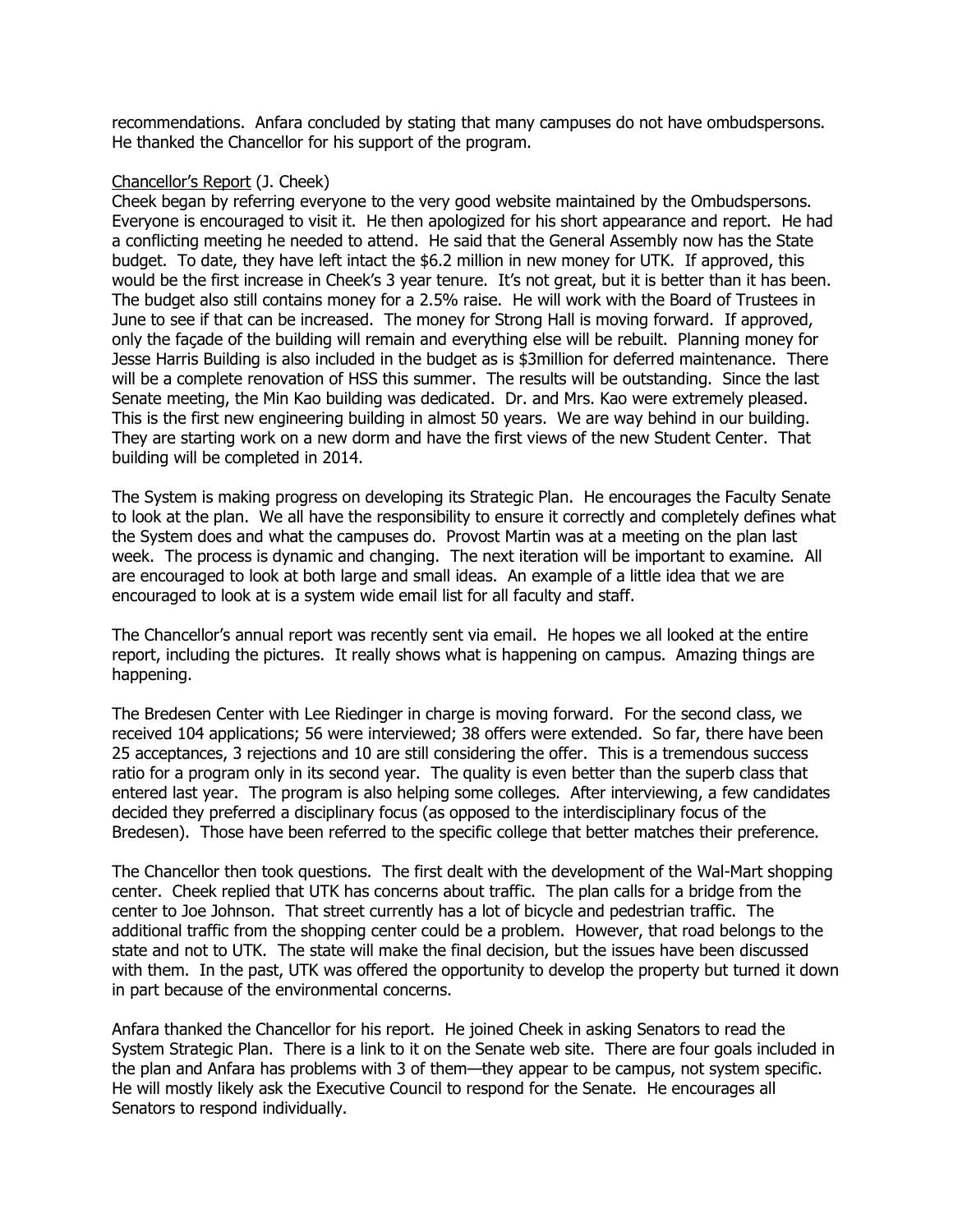### Provost's Report (S. Martin)

Provost Martin began by continuing the discussion on the Strategic Plan. That plan was written by consultants. They are developing a revision based on a meeting last week. If any/all want to be involved with the process, there will be another draft. The Plan still needs work. The Chancellors and the President are discussing the lines between campus and system responsibilities.

The Chancellor's Office has been allocating the money from tuition. The \$5.7 million is being used to ease the path to graduation. They are concentrating on removing bottlenecks. S. McMillan is working with all the colleges to identify those bottlenecks. \$4.2 million is being allocated to academic units to support instruction and a "strategic instruction fund." Non tenure-track faculty will be hired to reduce bottlenecks. Some tenure track faculty and graduate students will be hired in departments like Chemistry and Biology. Support of lecturers and GTAs may be given. Both tenuretrack and non tenure-track faculty will be hired. Academic support will also be shored up. More advisors will be hired, especially to support those who are undecided on their major and to support first year programs. Dr. Cheek is working with the Legislature to get additional allocations for support of the Top 25 quest. Tuition money may also be going to IT support for information technology support and faculty/staff raises. She believes we will make good progress next year. Finally, she announced that S. McMillan is chairing the search for a Vice-Provost for Academic Affairs.

## **MINUTES**

Faculty Senate Minutes

Approval of the minutes of the March 6, 2012, meeting was moved by D. Birdwell, seconded by Carter-Zagorski, and approved as submitted.

### Faculty Senate Executive Council

The minutes of the March 12, 2012, Executive Council meeting were distributed as an information item.

# **MINUTES POSTED ELECTRONICALLY**

Undergraduate Council The Undergraduate Council did not meet within the time period. No minutes were approved.

### Graduate Council (V. Anfara for M. Zemel)

In the absence of M. Zemel, Anfara moved acceptance of the minutes of the March 1, 2012, Graduate Council. The minutes were accepted unanimously.

### **PREVIOUS BUSINESS**

There was no previous business.

### **REPORTS OF STANDING COMMITTEES**

Nominations and Appointments Committee (S. Thomas)

S. Thomas reported on the recent Senate elections. Twenty-four open Senate positions were filled. There is one candidate for President-Elect, David Golden, a professor of food science at UTIA. A ballot for that office will be created and distributed shortly. There are no candidates for Secretary of the Senate.

### Faculty Affairs Committee (P. Daves)

P. Daves presented three resolutions from the Committee: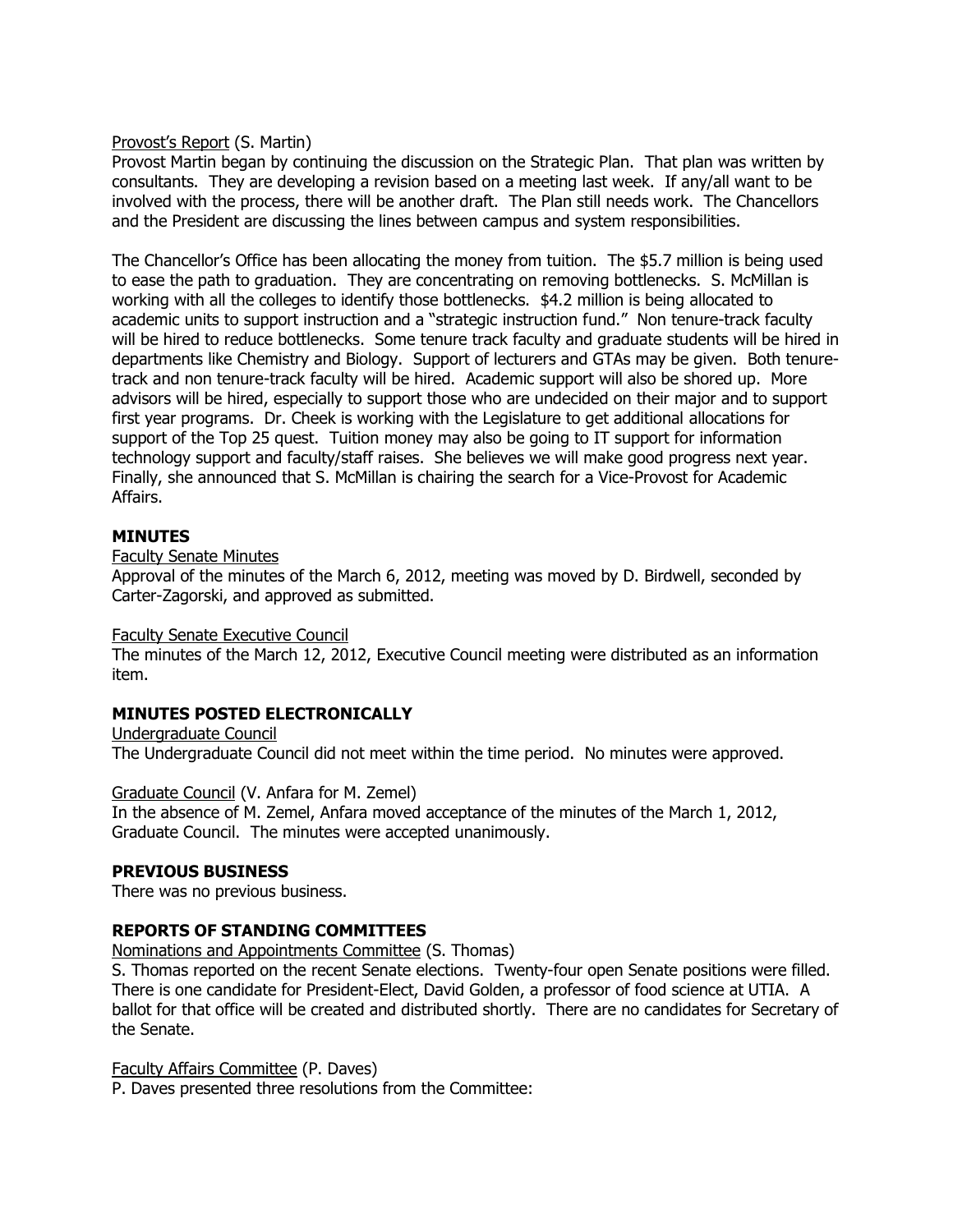1. A resolution on Freedom of Speech. This resolution was written because of the Supreme Court's decision in *Garcetti vs. Ceballos*. In that case, the court ruled that public employees do not have freedom of speech protection in the conduct of their duties. While faculty members are protected by the policy of academic freedom, this protection is granted only in research and in most teaching. Anything said in shared governance, for instance, would not be covered by the First Amendment. The resolution is asking for the Board of Trustees to review its policy on academic freedom and to consider this extension. The resolution will need to be approved by the Office of General Council before being sent to the Board, seeking to extend this protection to speak that is related to shared governance. The resolution passed unanimously.

2. A resolution creating a faculty Resources Manual (RM). This new document would contain items currently in the Manual for Faculty Evaluation (MFE) or The Faculty Manual (FM) that don't affect a faculty member's contract with the State of Tennessee. Since both the MFE and FM are considered part of the faculty's contract with the State, any changes to either of them must be approved by the Office of General Counsel (OGC) and then by the Board of Trustees. That puts many things that are solely procedural and not contractual needing approval by those bodies when any changes are made. If we have all procedural items removed from the MFE and FM and moved to the RM, then procedural documents would not have to be held up for review. There were discussions on including or removing the word "Knoxville" (e.g., UT Knoxville) from the title of the document. The Senate first voted to remove and then to include the word. "Knoxville" will remain in place for now. Anfara is concerned about a possible perceived exclusion of UTIA and UTSI. Anfara brought up the "Teaching and Advising Policy" as an example of a document that has been delayed for a lengthy period of time. The University needs to define "best practices." Anfara also brought up issues such as peer evaluation of teaching, a document that has been in circulation on campus for a long time, but which has never come before or been approved by the Senate. By having a *Resources Manual* that is adopted by the Senate, this would not happen. Lyons stated that the RM would be a separate document located on the Provost's web site. Birdwell stated that he has found OGC helpful in getting advice. The Senate could still continue to use them for this purpose. M. McAlpin asked what would happen if there was a denial of tenure because the Department Head was not following best practices. Could the affected faculty member still sue? Daves replied that suits are based on a breach of contract. Since the RM is not part of the contract, the faculty member could not sue solely on those grounds. L. Han asked how we would define best practices. Daves replied that best practices are a guide, but are not prescribed. Use will help us mark the defining lines, but anything we want to be prescribed must be included in FM or MFE.

The resolution passed unanimously.

3. The third motion removed items from MFE and places them in the Resources Manual. Birdwell asked if that change in the FM would necessitate approval by the OGC. Daves said everyone agreed that the Board of Trustees would have to approve the moving of these documents. C. Shepherdson asked when the changes would go into effect. The RM would exist immediately after our vote today. However, moving the documents from FM or MFR would take a vote by the Board.

### Benefits & Professional Development Committee (A. Taylor)

A. Taylor introduced a resolution on benefits equality as well data from other universities. The data showed how many state institutions have more benefits than UTK does for domestic partners. He stressed the resolution only asks the Chancellors to describe how they would move forward in granting these benefits for domestic partners of UTK faculty. Shepherdson asked if the resolution as written might take away rights in the attempt to give rights to the faculty. Taylor replied that there had been no discussion on that point by the Committee. McAlpin asked whether the Committee had discussed a timeline for a response. Lyons suggested asking for the Chancellors' responses by the